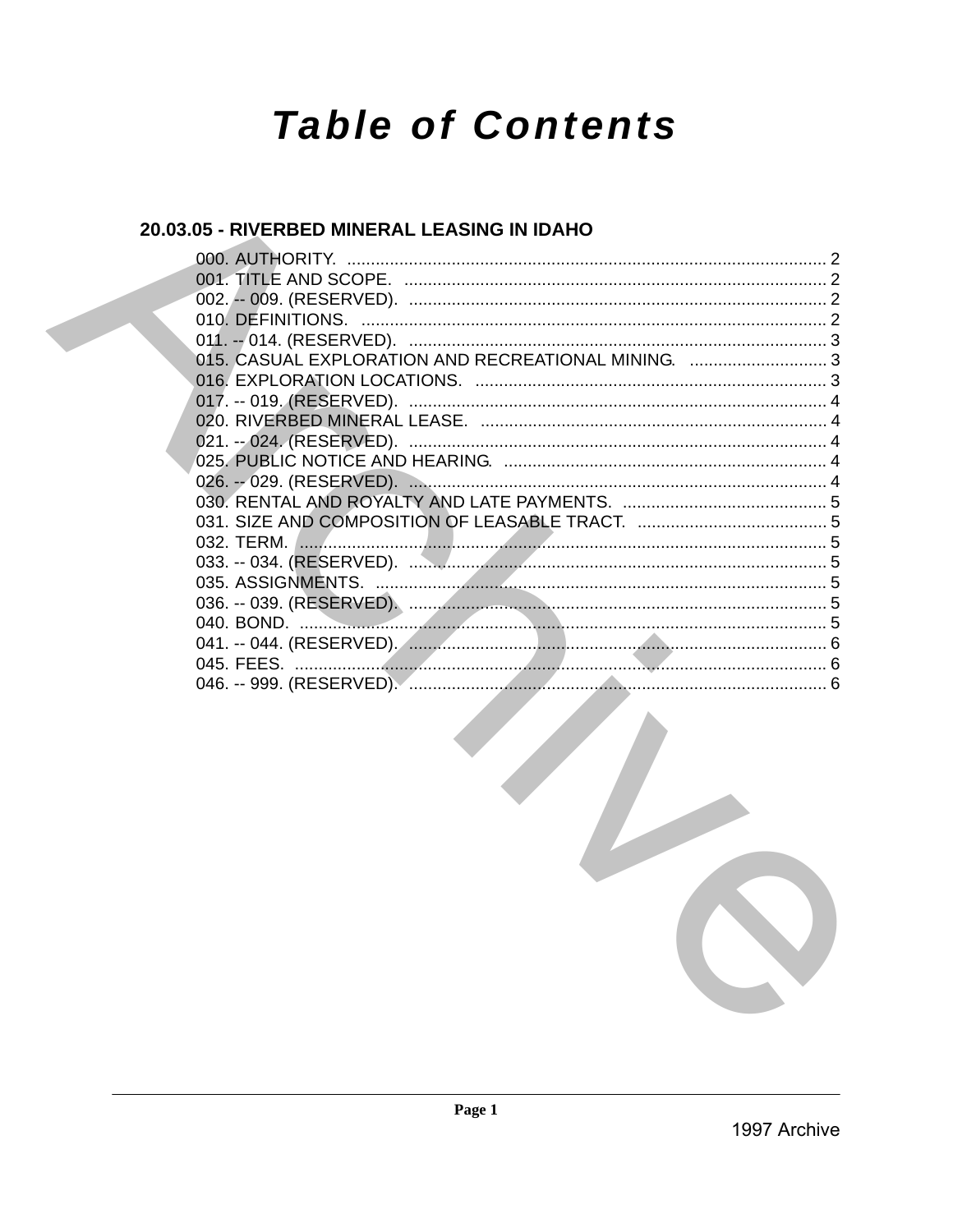

#### **20.03.05 - RIVERBED MINERAL LEASING IN IDAHO**

#### <span id="page-1-1"></span>**000. AUTHORITY.**

01. Statutory Authority. These rules are promulgated by the Idaho State Board of Land Commissioners to Sections 47-710, 47-714 and 58-104, Idaho Code. (2-7-91) pursuant to Sections  $47-710$ ,  $47-714$  and  $58-104$ , Idaho Code.

Discretionary Powers. The Board of Land Commissioners is delegated discretionary power to regulate and control the use or disposition of lands in the beds of navigable lakes, rivers, and streams, to the natural or ordinary high water mark thereof, so as to provide for their commercial, navigational, recreational or other public use; provided that the Board shall take no action in derogation of or seeking to interfere with the riparian or littoral rights of the owners of upland property abutting or adjoining such lands. (Section 58-104(9), Idaho Code). of the owners of upland property abutting or adjoining such lands. (Section 58-104(9), Idaho Code).

#### <span id="page-1-2"></span>**001. TITLE AND SCOPE.**

01. Where Applicable. These rules apply to the exploration and extraction of precious metals, minerals, truction materials from a placer deposit situated in state-owned submerged lands. (2-7-91) and construction materials from a placer deposit situated in state-owned submerged lands.

02. Where Not Applicable. These rules do not apply to the application and leasing of geothermal resources by title 47, Chapter 16, Idaho Code, or to the application and leasing of oil and gas resources covered by title 47, chapter 8, Idaho Code.

#### <span id="page-1-3"></span>**002. -- 009. (RESERVED).**

#### <span id="page-1-4"></span>**010. DEFINITIONS.**

01. Available State Lands. All lands between the ordinary high water marks of a navigable river which been located, leased, or withdrawn. (2-7-91) have not been located, leased, or withdrawn.

02. Board. The State Board of Land Commissioners or its authorized representative. (2-7-91)

<span id="page-1-0"></span>03. Casual Exploration. Entry and/or exploration which does not appreciably disturb or damage the land or resources thereon. Casual exploration includes, but is not limited to, geochemical and/or geophysical exploration techniques, sampling with hand tools, and entry using wheeled vehicles for transportation to conduct such exploration. Exploration using suction dredges having an intake diameter of two inches (2") or less shall be considered casual exploration when operated in a perennial stream and authorized under the stream protection act, title 42, chapter 38, Idaho Code. Refer to Section 005 for further clarification regarding casual exploration and recreational mining. (2-7-91) **20.03.05 - RIVERBED MINERAL LEASING IN IDAHO<br>
1997 METHOD IN A CONTINUEST CHEV ARE AND A CONSIDER THE MAIN CONSIDER THE VALUE OF CONSIDER THE VALUE OF CONSIDER THE VALUE OF CONSIDER THE VALUE OF CONSIDER THE VALUE OF CON** 

04. Commercial. The type of operation that engages in the removal of construction materials or uses suction dredges with an intake diameter larger than five inches (5") or attendant power sources rated at greater than fifteen (15) horsepower and/or other motorized equipment. (2-7-91)

05. Construction Materials. Sand, gravel, cobble, boulders, and other similar materials. (2-7-91)

06. Director. The Director of the Idaho Department of Lands or his authorized representative. (2-7-91)

07. Motorized Exploration. Exploration which may appreciably disturb or damage the land or resources thereon. Motorized exploration includes, but is not limited to, drilling, trenching, dredging, or other techniques which employ the use of earth moving or other motorized equipment, seismic operations using explosives, and sampling with suction dredges having an intake diameter greater than two inches (2") when operated in a perennial stream. When operated in an intermittent stream, suction dredges shall be considered motorized exploration regardless of the intake size. (2-7-91)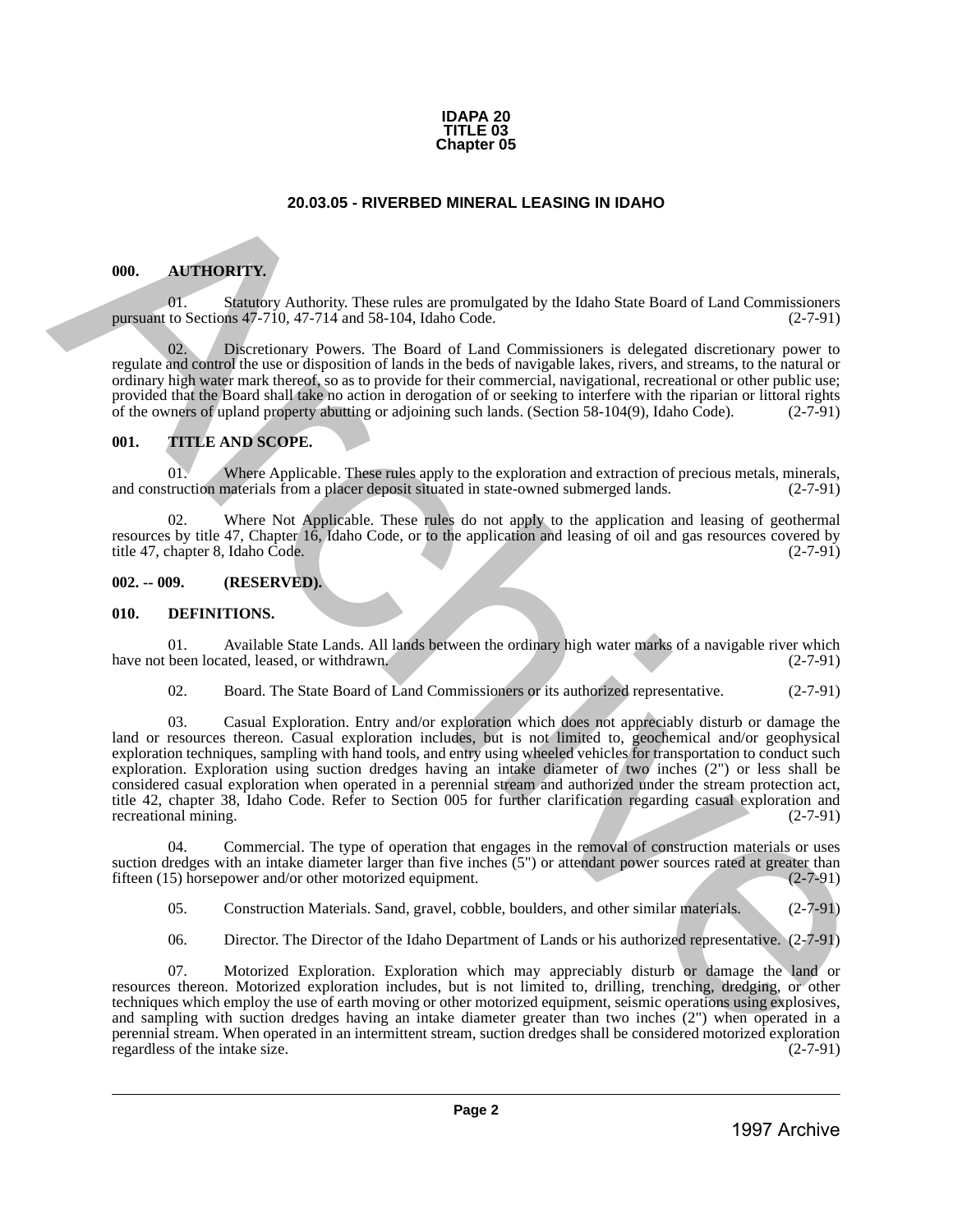08. Natural or Ordinary High Water Mark. The line which the water impresses upon the soil by covering it for sufficient periods to deprive the soil of its vegetation and destroy its value for agricultural purposes. (2-7-91)

| 09.<br>Person. | $(2-7-91)$ |
|----------------|------------|
|----------------|------------|

a. An individual of legal age;  $(2-7-91)$ 

b. Any firm, association or corporation which is qualified to do business in the state of Idaho; or (2-7-91)

c. Any public agency or government unit, including without limitation, municipalities. (2-7-91)

10. Recreational Mining. Mining with a suction dredge having an intake diameter of five inches (5") or less, and attendant power sources, rated at fifteen (15) horsepower or less, pans, rockers, hand tools, hand operated sluices and other similar equipment.

11. River Mile. Five thousand two hundred eighty (5,280) feet of contiguous riverbed as measured along the approximate center of the river. (2-7-91)

12. Navigable river. A natural water course of perceptible extent, with definite bed and banks, which confine and conducts continuously flowing water, and the bed of which is owned by the state of Idaho in trust. (2-7-91)

13. Submerged Lands. All state-owned beds of navigable lakes, rivers, and streams between the natural (2-7-91) of ordinary high water marks.

# <span id="page-2-0"></span>**011. -- 014. (RESERVED).**

# <span id="page-2-1"></span>**015. CASUAL EXPLORATION AND RECREATIONAL MINING.**

01. Lands Open. All beds of navigable rivers which have not been located, leased or withdrawn in accordance with statute or the terms of these rules, are free and open to casual exploration and recreational mining on a nonexclusive and first come basis. (2-7-91)

02. Equipment Limitations. Mining equipment for casual exploration that may occur prior to the filing of a location or lease application shall be limited to suction dredges with a two inch  $(2")$  intake or less, pans, rockers, hand tools, hand operated sluices and other similar equipment.  $(2-7-91)$ hand tools, hand operated sluices and other similar equipment.

03. No Approval for Casual Exploration Required. No written approval is required from the Director (2-7-91) for casual exploration.

04. Recreational Mining Equipment. Mining equipment for recreational mining shall be limited to suction dredges with an intake diameter of five (5) inches or less with attendant power sources rated at fifteen (15) horse power or less, pans, rockers, hand tools, hand operated sluices and other similar equipment. (2-7-91)

05. Department of Water Resources Permits. Possession of a valid Stream Protection Act Permit issued by the Idaho Department of Water Resources and a Recreational Mining Permit issued by the Idaho Department of Lands shall constitute the Board's waiver of bond, waiver of royalty, and written approval to engage in recreational mining under Section 47-704(6), Idaho Code, and title 47, chapter 13, Idaho Code. (2-7-91) mining under Section 47-704(6), Idaho Code, and title 47, chapter 13, Idaho Code. torecain the continue to be<br>the system of the New Mink The Lies which are easier as presented and the<br>system of the system of the system of the system of the system of the<br>system of the continue of the system of the syste

#### <span id="page-2-2"></span>**016. EXPLORATION LOCATIONS.**

01. Lands Open. The beds of navigable rivers which have not been located or withdrawn, or are not under application to lease, in accordance with statute or the terms of these rules, are available for exploration location; provided that salable minerals are not subject to exploration location. Details of exploration locations on state lands can be found in title 47, chapter 7, Idaho Code. (2-7-91) state lands can be found in title 47, chapter 7, Idaho Code.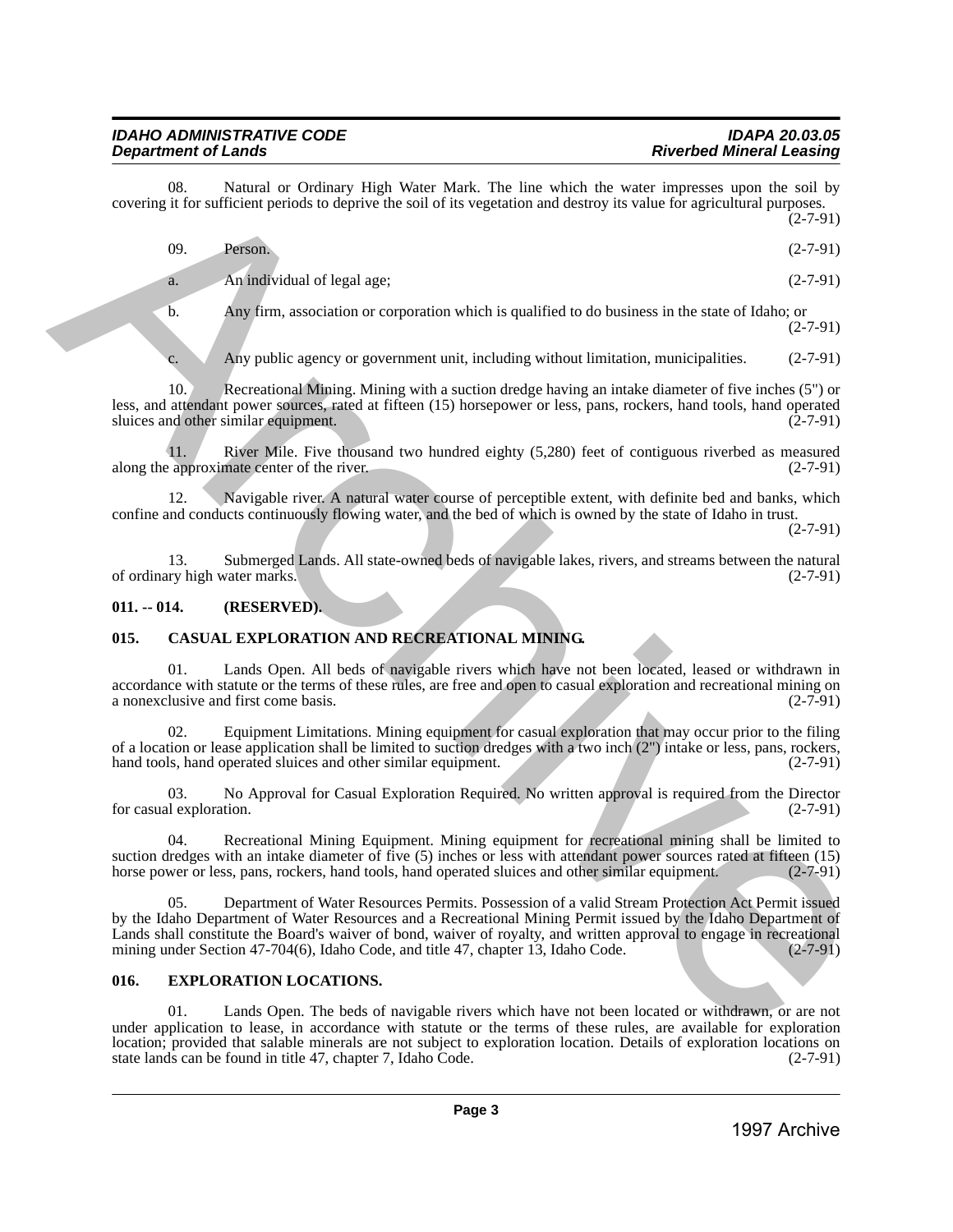02. Size of Location. Each exploration location is limited to one-half  $(1/2)$  mile in length.  $(2-7-91)$ 

03. Record Keeping Requirement. A locator must keep a record of all minerals recovered during exploration operations and must pay to the state a royalty of five percent (5%) of the gross value of the minerals recovered. Payment must be made each year with the filing of the assessment work report. (2-7-91)

When No Written Approval Required. No written approval is required from the director for exploratory activity on an exploration location when such exploration is limited to mining equipment such as suction dredges with a five inch (5") intake diameter or less and attendant power sources rated at fifteen (15) horsepower or less, pans, rockers, hand operated sluices, and other similar equipment; provided however, that recreational mining activity performed under a Recreational Mining Permit as authorized under Section 015 shall not serve to establish<br>any basis for an exploration location. (2-7-91) any basis for an exploration location. 00. Since of Location: Each coplominal bondine is initiated to each  $\Delta t$  (3) miles in case<br>
1997 Archive Archive Archive Archive Archive Archive Archive Archives Construction (4) and an analytic of the subset of the sub

05. When Written Approval Required. Written approval is required from the director prior to entry for operators conducting motorized exploration except as allowed in Subsection 016.04. Approved operations shall be bonded as outlined in Subsection 040.03.

#### <span id="page-3-0"></span>**017. -- 019. (RESERVED).**

#### <span id="page-3-1"></span>**020. RIVERBED MINERAL LEASE.**

01. Limitations on Suction Dredges. Operators shall not use suction dredges with an intake diameter larger than five inches (5") or attendant power sources rated greater than fifteen (15) horsepower, except under lease. (2-7-91)

02. Approval Required Before Operations. Prior to entry upon navigable rivers, operators are required written approval from the director. (2-7-91) to have written approval from the director.

03. Bonding. Approved operations shall be bonded as outlined in Subsection 040.01. (2-7-91)

04. Simultaneous Filings. Two (2) or more lease applications received on the same date and hour, covering the same lands, shall be considered simultaneous filings. Simultaneous filings will be resolved by competitive bidding. (2-7-91)

#### <span id="page-3-2"></span>**021. -- 024. (RESERVED).**

#### <span id="page-3-3"></span>**025. PUBLIC NOTICE AND HEARING.**

01. Publication of Notice. Upon receipt by the Board of an application to lease any lands which may belong to the state of Idaho by reason of being situate between the high water marks of navigable rivers of the state, the Board shall cause at the expense of the applicant, a notice of such application to be published once a week for two issues in a newspaper of general circulation in the county or counties in which said lands described in said application are situated. (2-7-91) are situated.  $(2-7-91)$ 

02. Public Hearing. The Board may order a public hearing on an application if it deems this action is in interest of the public. (2-7-91) the best interest of the public.

03. Petition for Hearing. The Board or its authorized representative shall hold a public hearing on the application, if requested in writing no later than thirty (30) days after the last published notice by ten person whose lawful rights to use the waters applied for may be injured thereby, or by an association presenting a petition with signatures of not less than ten (10) such aggrieved parties; provided that the Board may order a public hearing in the first instance. The Board shall consider fully all written and oral submissions respecting the application. (2-7-91)

#### <span id="page-3-4"></span>**026. -- 029. (RESERVED).**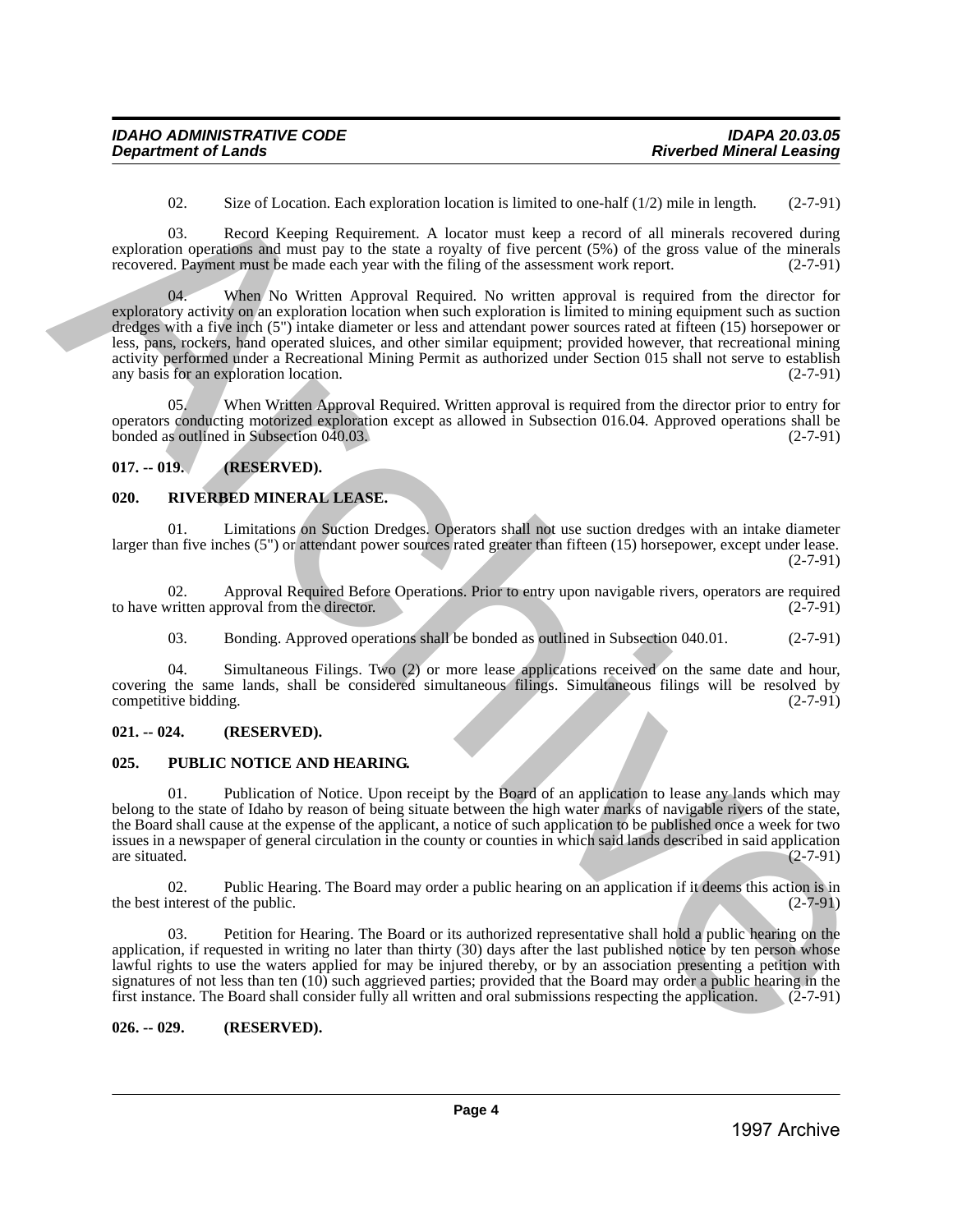#### <span id="page-4-0"></span>**030. RENTAL AND ROYALTY AND LATE PAYMENTS.**

01. Minimum Annual Rental. The minimum annual rental shall be one hundred sixty dollars (\$160) for any area up to one hundred sixty  $(160)$  acres, and one dollar  $(\text{\$1})$  for each additional acre. (2-7-91)

02. Minimum Annual Royalty. In addition to the annual rental, the commercial lessee shall pay an annual minimum royalty of five hundred dollars (\$500) per year and all other lessees shall pay an annual minimum royalty of three hundred forty dollars (\$340) per year. (2-7-91)

03. Deduction of Royalty. The annual minimum royalty and the annual rental for any year shall be deducted from the actual production royalty as it accrues for that year. (2-7-91)

04. Royalty Schedule. The appropriate Board approved royalty schedule for the commodity mined tached and made a part of the mineral lease.  $(2-7-91)$ shall be attached and made a part of the mineral lease.

Late Payments. Rental or royalty not paid by the due date shall be considered late. A twenty-five dollars (\$25) late payment charge or penalty interest from the due date, whichever is greater, shall be added to the rental or royalty amount. The penalty interest shall be one percent (1%) for each calendar month or fraction thereof.

 $(2 - 7 - 91)$ 

#### <span id="page-4-1"></span>**031. SIZE AND COMPOSITION OF LEASABLE TRACT.**

01. One Mile Limitation. A riverbed lease shall not exceed one (1) contiguous river mile in length or all the riverbed within one (1) section should all the available state lands within the section exceed one (1) river mile.  $(2 - 7 - 91)$ 

02. Construction Materials. Leases for construction materials may be limited to a smaller size tract at the Board's discretion. (2-7-91)

#### <span id="page-4-2"></span>**032. TERM.**

Five (5) Year Term. A riverbed lease shall be for a term not to exceed five (5) years. (2-7-91)

#### <span id="page-4-3"></span>**033. -- 034. (RESERVED).**

#### <span id="page-4-4"></span>**035. ASSIGNMENTS.**

01. Prior Written Approval. No location or lease assignment shall be valid until approved in writing by the Director, and no assignment shall take effect until after the first day of the month following its approval. (2-7-91)

02. Partition. A location or lease may be assigned to any person qualified to hold a state location or lease, provided that in the event an assignment partitions leased lands between two (2) or more persons, both the assigned and the retained part created by the assignment shall contain not less than one-half (1/2) mile length of river  $\text{bed land.}$  (2-7-91) 1999. **ARATAL AND IDENTIFY AND LATENTY PENALTIES** and noticed that the method is a strengthening of the strengthening of the strengthening of the strengthening of the strengthening of the strengthening of the strengtheni

03. Segregation of Lease. If an assignment partitions leased lands between two (2) or more persons, it shall clearly segregate the assigned and retained portions of the leasehold. Resulting segregated leases shall continue in full force and effect for the balance of the term of the original lease or as further extended pursuant to statute and these rules.  $(2-7-91)$ 

#### <span id="page-4-5"></span>**036. -- 039. (RESERVED).**

#### <span id="page-4-6"></span>**040. BOND.**

01. Minimum Bond. Concurrent with the execution of the lease by the lessee, lessee shall furnish to the Director a good and sufficient bond or undertaking on a department form in the amount of five thousand dollars (\$5,000) for commercial operations and one thousand dollars (\$1,000) for all other operations, in favor of the state of Idaho, conditioned on the payment of all damages to the land and all improvements thereon which result from the